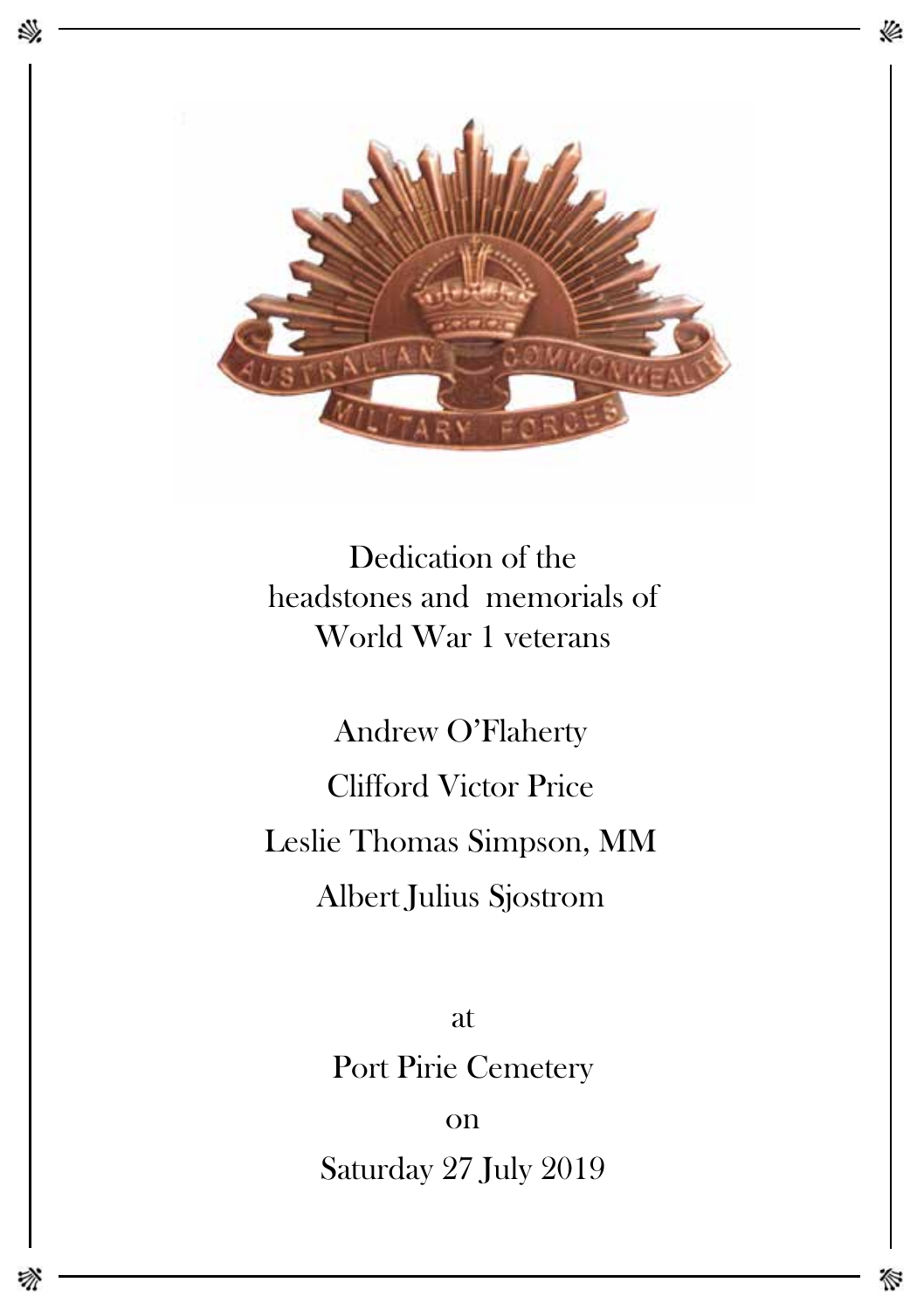

The 30 volunteers of the Headstone Project in South Australia are delight-ed to be able to acknowledge the service of World War 1 soldiers.

We are South Australians who were inspired by the efforts of people in Tasmania to locate the graves of soldiers and nurses who had served their country, returned to Australia, and had lain in unmarked graves.

The Project in South Australia started in May 2016 with John Brownlie, now our President, assisted by Neil Rossiter, being generously mentored by our Tasmanian friends.

In January 2019 our numbers expand-ed from two to thirty volunteers, giving us the capacity to research and manage on a wide front what is a lengthy — but extremely rewarding — process.

As an all-volunteer group, we use modern tools for communication, research and management, making us more efficient and more rewarded.

Our first headstone was unveiled in 2017 at Port Pirie; others will follow this unveiling, both in this town and elsewhere in SA. There are 900 cemeteries in the state and we think about 1,000 veterans may be in unmarked graves.

We have been delighted and humbled by the enthusiasm of local communities wherever our searches have taken us. We have worked through true partnerships and made many friends. Port Pirie is no exception.

You can contact us on 0423 279 214.

**They served. They deserve to be remembered.**

ij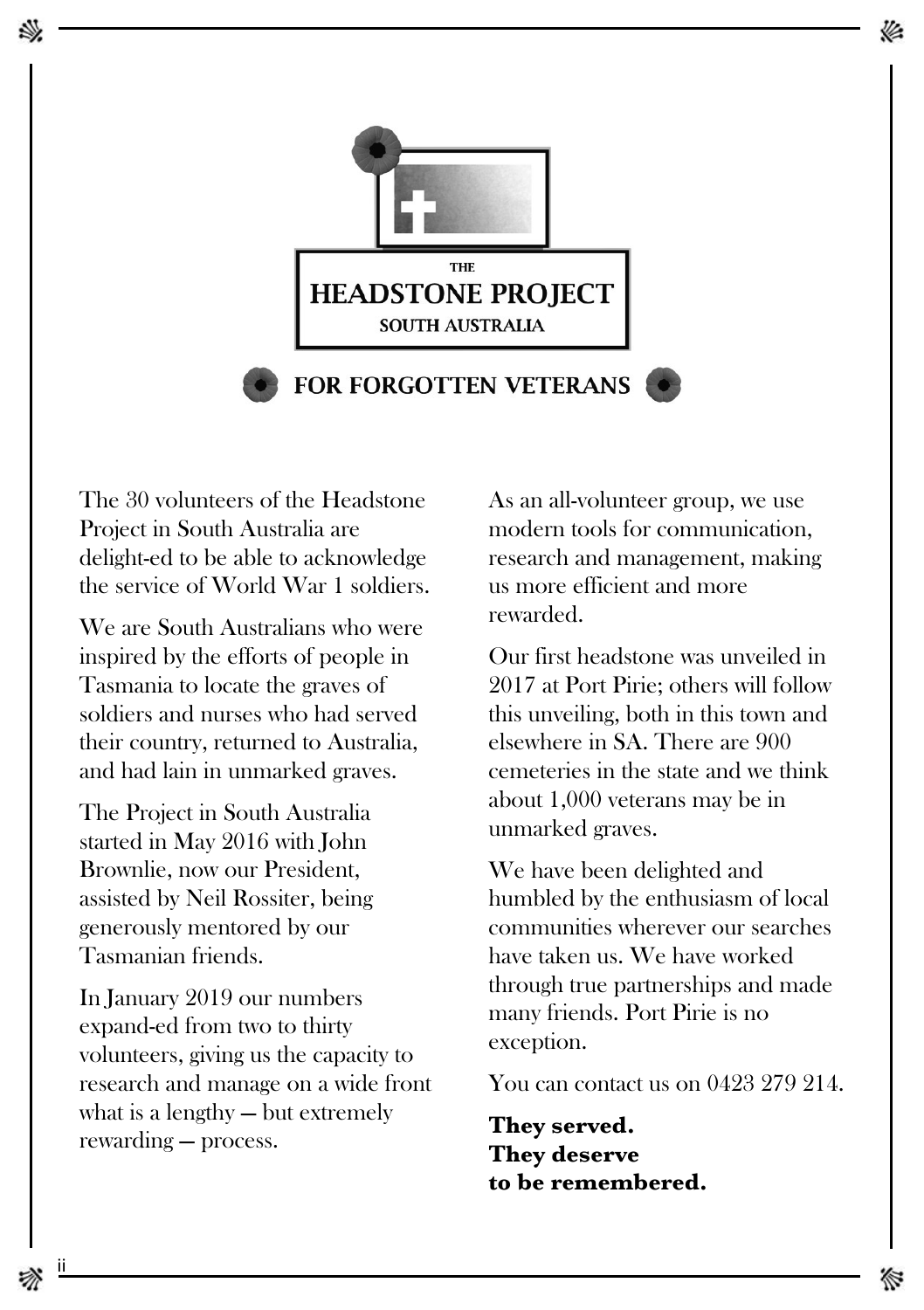

# **Introduction**

Wing Commander (Rtd) Clive Huggan.

Ladies and gentlemen, distinguished guests: on behalf of the volunteers of the the Headstone Project, SA, I warmly welcome you to our ceremony to dedicate the memorials of Andrew O'Flaherty, Clifford Price, Leslie Simpson, MM, and Albert Sjostrom, for all of whom we are now able to keep faith in declaring "Lest we forget". We especially extend a welcome to the Sjostrom family, who are able to be with us today.

Following the dedication we will be marking the veterans' lives and military service at the Port Pirie RSL Club and Museum, The Terrace, to which we also welcome you.

# **Acknowledgement of country**

Neil Rossiter, Vice President, The Headstone Project SA Inc.

On behalf of everyone present today, I acknowledge the traditional custodians of the land on which we are meeting and pay our respects to their elders, past and present.

## **Welcome address**

John Brownlie, President, The Headstone Project SA Inc.

iii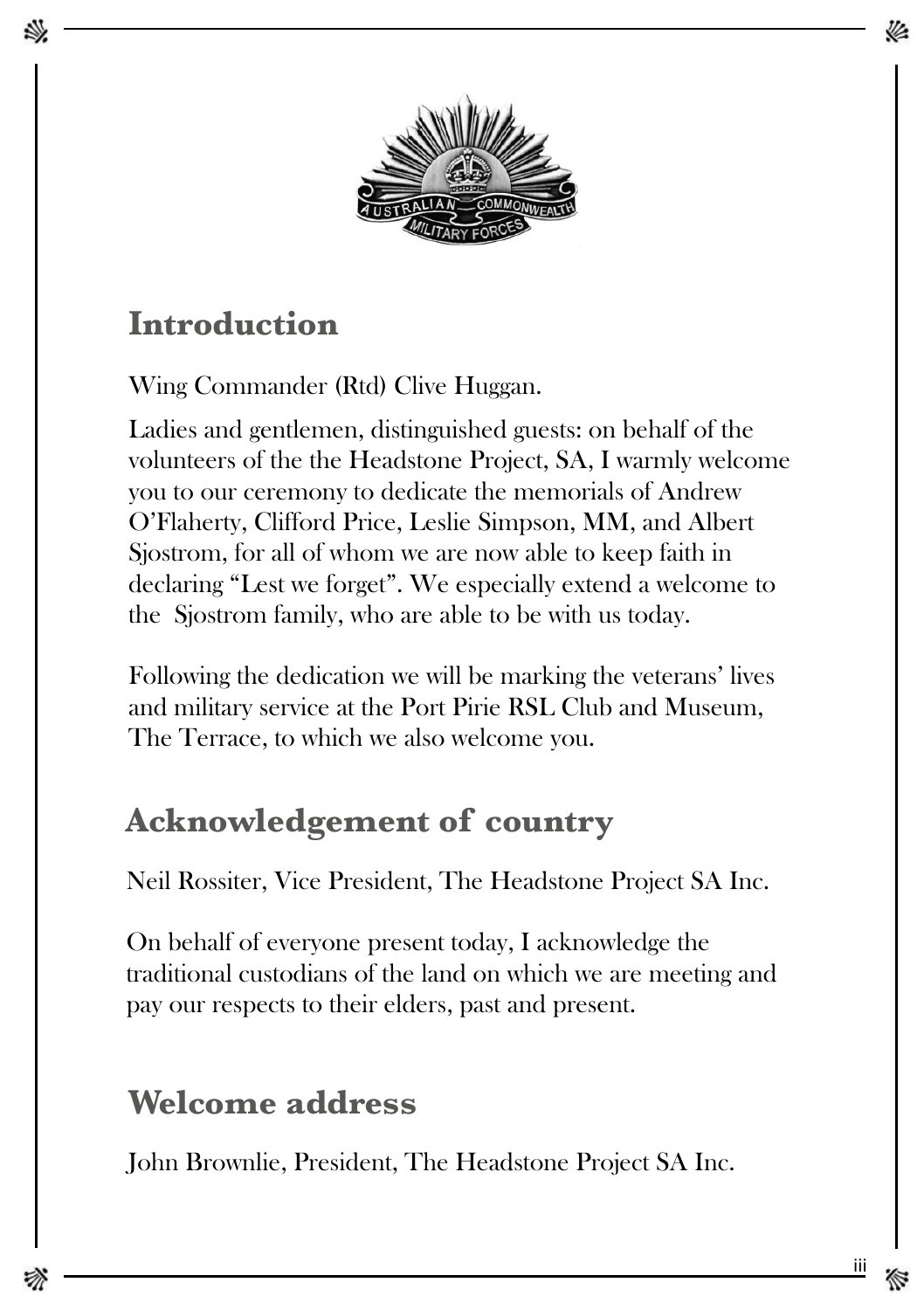### **Hymn of His Majesty's Armed Forces**

Lord of our fathers, known of old, Lord of the far flung battle lines Whose eye has seen in days gone by Our brothers fight in foreign clime. Lord, we this day would come to Thee And hallow now their memory.

For those who fought in jungles green For those who warred on desert sand; For those whose planes to battle soared For those whose ships guarded our land: Today in peace our thanks we raise For those who gave to us their days.

For those who paid the final price, For those whose suffering lingers still; For those who made our country safe, For those who fell in vale, on hill; Lord God of Hosts be with us yet Lest we forget, lest we forget.

<u>iv</u>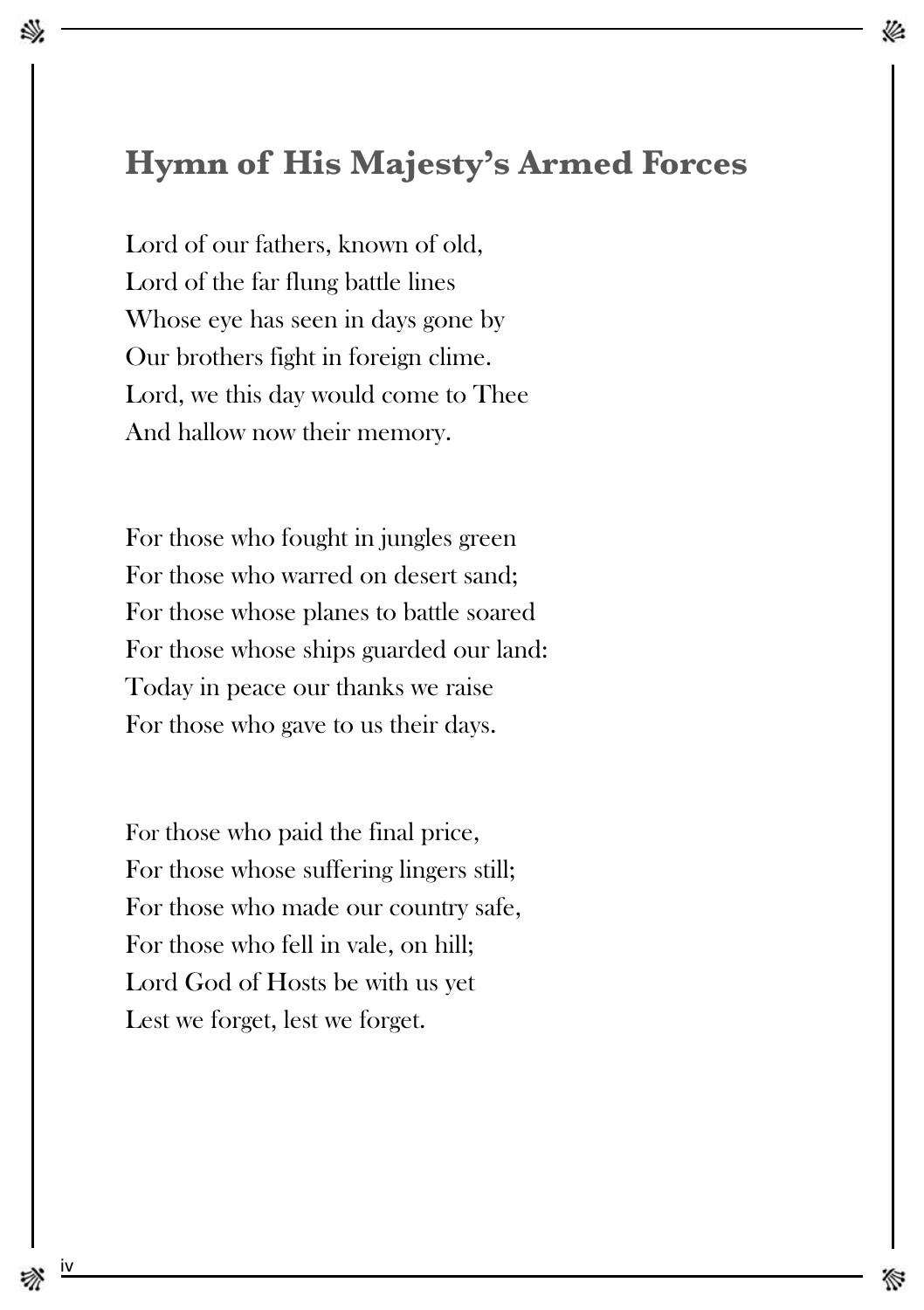### **Prayers**

欢

The Most Reverend Dr Greg O'Kelly, AM, Bishop of Port Pirie

## **Reading**

Pastor Mark Broadbridge, New Life Christian Community Centre, Port Pirie

#### **The Lord's Prayer**

(as it was known by Australian soldiers in the war)

Our Father, which art in heaven, Hallowed be thy Name; Thy kingdom come; Thy will be done in earth, as it is in heaven: Give us this day our daily bread; And forgive us our trespasses, as we forgive them that trespass against us; And lead us not into temptation, But deliver us from evil: For thine is the kingdom, the power, and the glory, For ever and ever.

Amen.

 $\vee$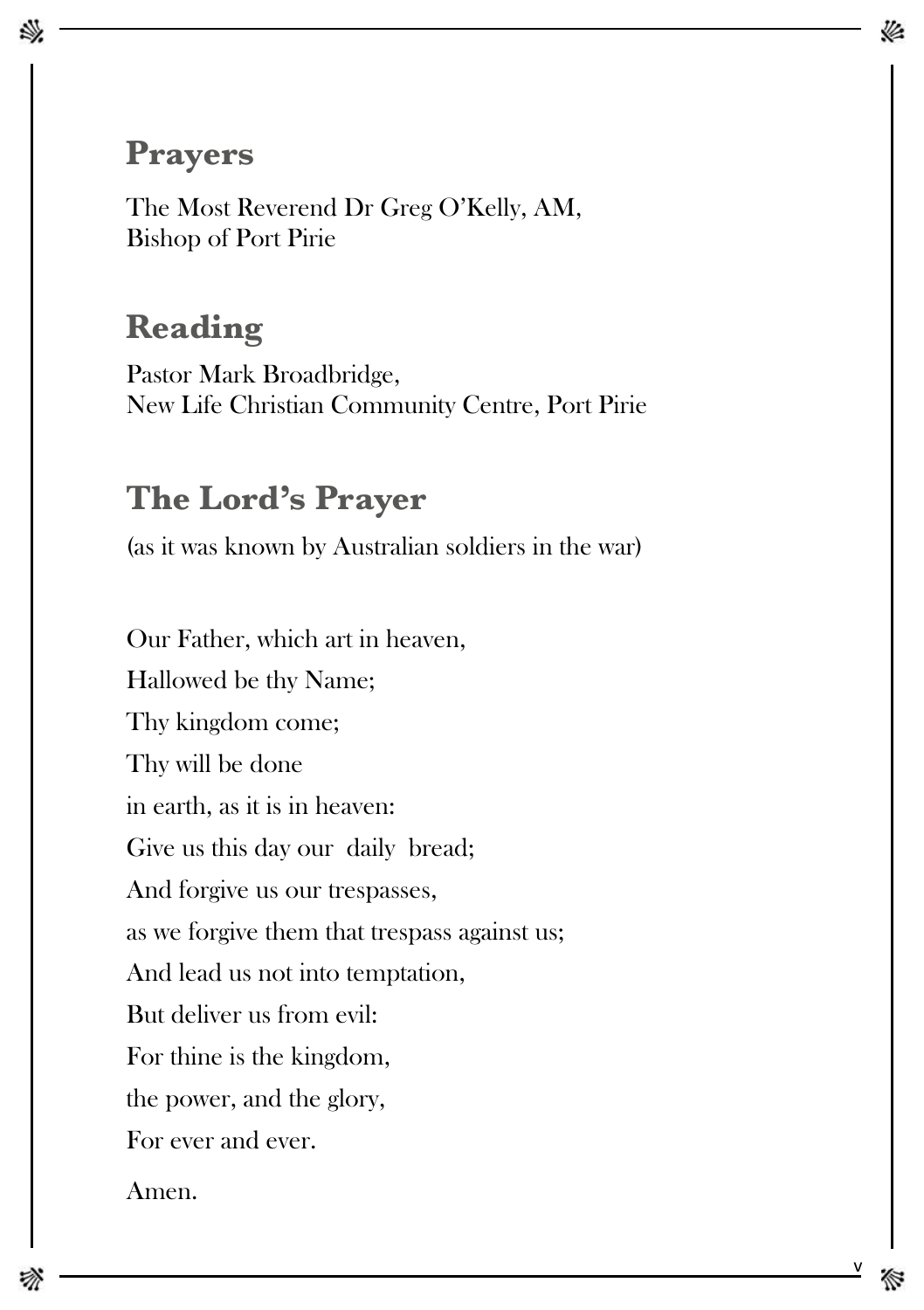## **Unveiling**

## **Ode of Remembrance**

Leading Seaman Michael Blakemore, The Headstone Project SA

They went with songs to the battle, they were young, Straight of limb, true of eye, steady and aglow. They were staunch to the end against odds uncounted, They fell with their faces to the foe. They shall grow not old, as we that are left grow old; Age shall not weary them, nor the years condemn. At the going down of the sun and in the morning We will remember them.

### **Last post**

Silent remembrance.

## **Reveille**

### **Benediction**

The Most Reverend Dr Greg O'Kelly, AM, Bishop of Port Pirie

 $\underline{v}$ i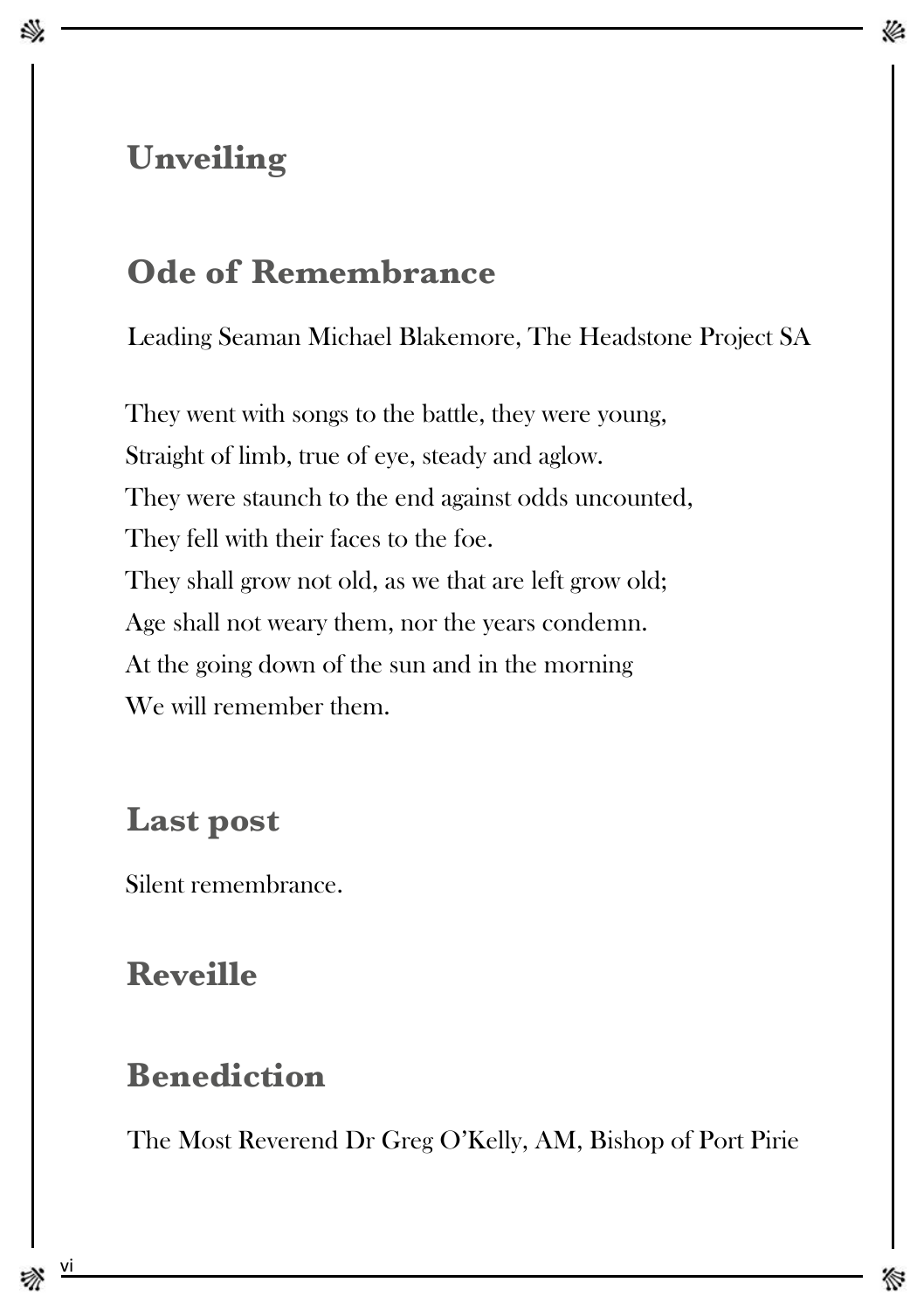## **The National Anthem**

Australians all let us rejoice, For we are young and free; We've golden soil and wealth for toil; Our home is girt by sea; Our land abounds in nature's gifts Of beauty rich and rare; In history's page, let every stage Advance Australia Fair. In joyful strains then let us sing, Advance Australia Fair. Beneath our radiant Southern Cross We'll toil with hearts and hands: To make this Commonwealth of ours Renowned of all the lands; For those who've come across the seas We've boundless plains to share; With courage let us all combine To Advance Australia Fair. In joyful strains then let us sing, Advance Australia Fair.

### **Conclusion**

John Brownlie, President, The Headstone Project SA Inc.

(Guests are invited to gather at the RSL Club & Museum.)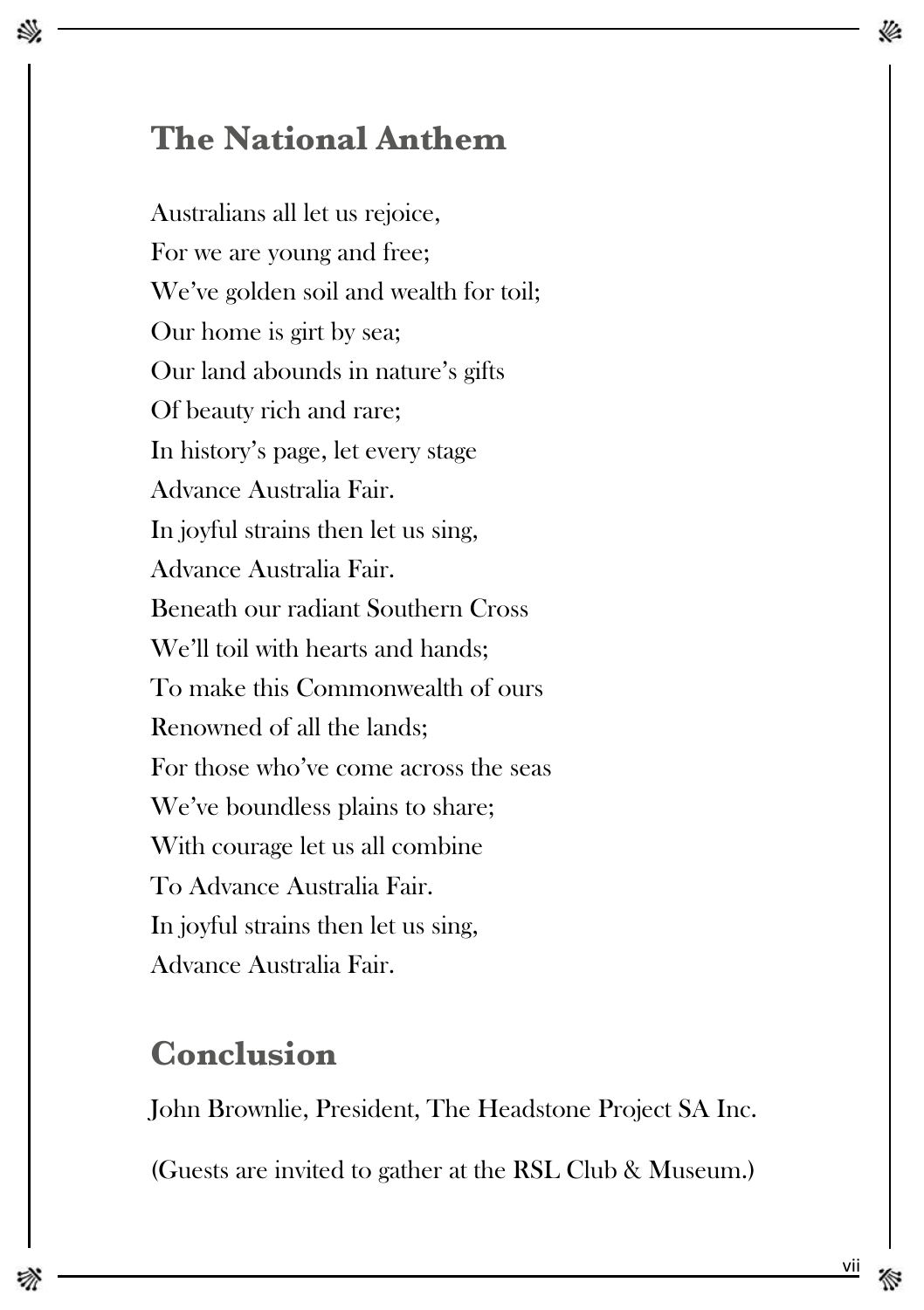### **2917 Private Andrew O'Flaherty**

Andrew was born on 1 July 1882 in Crystal Brook to Dennis O'Flaherty and Annie, née Hayes. He was a tinsmith before enlisting on 13 June 1915 at Keswick; he left Australia on the 26th August 1915 on transport ship A15, *Star of England*.

Andrew served with the 10th Infantry Battalion and was later among the men absorbed into the 50th Bn. He was wounded in action on 16 August 1916 in France. After re-joining his unit in December 1917 he was wounded

again on 30 March 1917, suffering gas poisoning. He was wounded two more times during 1918. His campaign medals were the 1914–15 Star, British War Medal and Victory Medal.

Andrew returned to Australia and was discharged on 13 April 1919. His brother, John Edward O'Flaherty, served in the war as a sailor.

Andrew never married. He lived with his mother in Rodda Street. Pirie Street, and died on 8 September 1950.

## **Andrew's battalions**

Andrew first served in the 10th Battalion, raised in South Australia, which was among the first infantry units raised for the AIF.

The battalion was the covering force for the ANZAC landing on 25 April 1915 and so was the first ashore at about 4:30 am. It was heavily involved in establishing and defending the front line and served there until the evacuation in December.

In February 1916 Andrew was among the experienced men absorbed into the newly formed 50th Battalion to supplement its recently recruited reinforcements from Australia — part of the reorganisation and expansion following the failed Gallipoli campaign. On moving to Europe the soldiers fought in the

trenches of the Western Front in France and Belgium.

The 50th Battalion took part in the Battle of Mouquet Farm in August– September 1916; then in 1917 it attacked the Hindenburg Line and participated in the battles at Messines and Polygon Wood. In early 1918 it helped to repulse the major German spring offensive launched on the Western Front following the collapse of Russia. In April the battalion took part in the Second Battle of Dernancourt followed by the Allied counterattack at Villers-Bretonneux. In August, the 50th joined the final Allied offensive of the war around Amiens and continuing until 18 September, when it fought its last battle against the Hindenburg "Outpost Line".

<u>viii</u>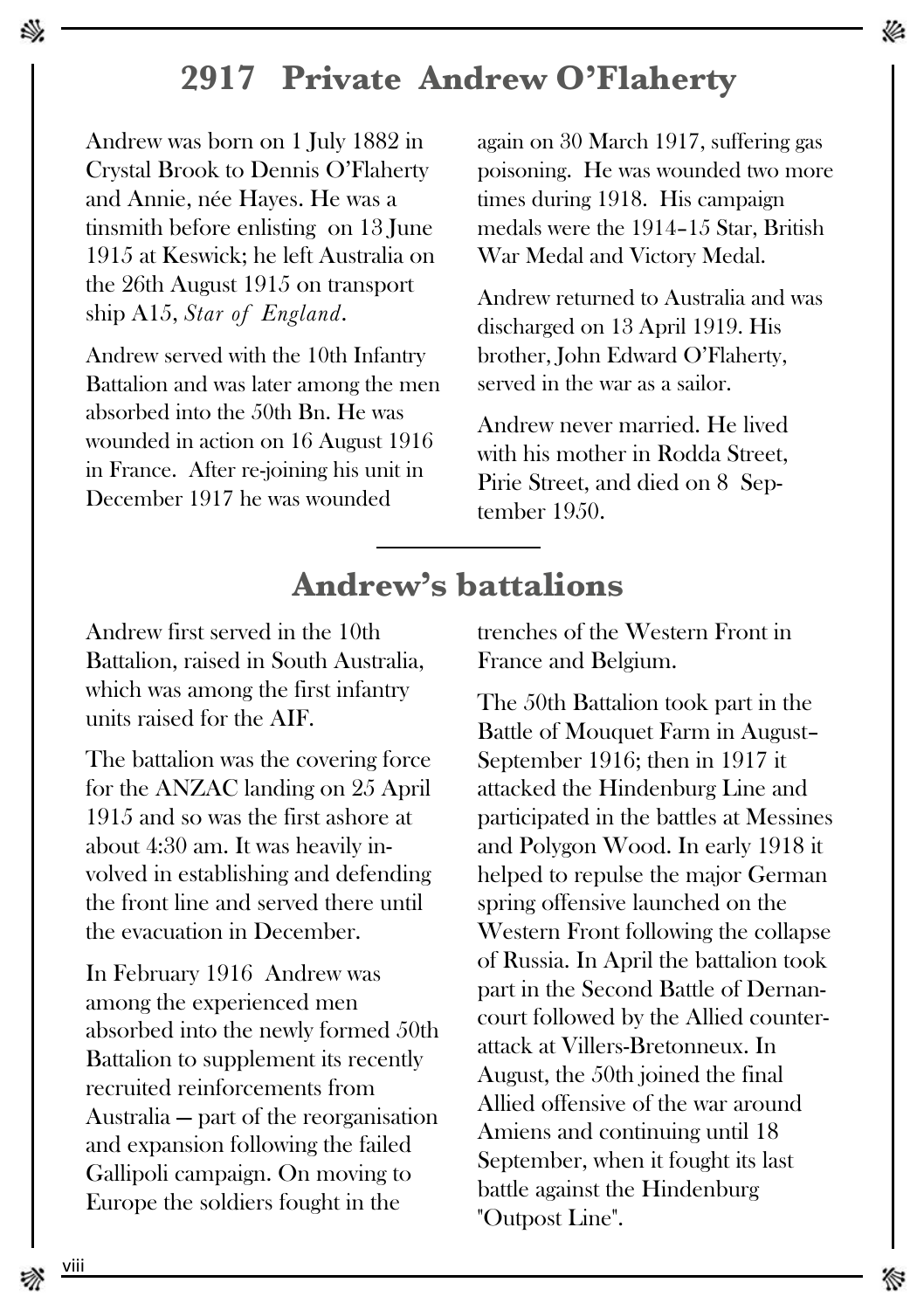### **3856 Private Clifford Victor Price**

Clifford was born on 13 July 1898 to Eleanor Brooks, a housemaid, at St Pancras Workhouse, London. He migrated to South Australia about 1912 and was a labourer before enlisting on 27 July 1916.

Clifford embarked from Adelaide with the 32nd Battalion on 21 September 1916 on transport ship A73, *Commonwealth*. He undertook training in the UK before returning to his battalion in France in November 1917. He was frequently admitted to hospital. He was among the Australians who fought at Pozières in the Battle of the Somme; he received a wound to his thigh in August 1918 during the Battle of Amiens. On Armistice Day he was on leave in London. He remained with his unit throughout 1919 and

returned to Australia in January 1920, being discharged on 21 February.

After the war, Clifford worked as a labourer, then as a wardsman at Port Augusta Hospital. He joined the Fire Brigade in Adelaide and was transferred to the Port Pirie Fire Brigade in January 1931. On 7 March he married Winifred Iris Holmes. Eight months later, on 25 November 1931, he complained of feeling unwell after dinner and died during the night. He was accorded a formal Fire Brigade funeral with his coffin placed on a Brigade truck flanked by six of his comrades and with his axe, belt, and helmet, reversed, on the pall. Two fire trucks followed. Today, members of the Port Pirie Fire Brigade will be taking part in his commemoration.

#### **Clifford's battalion**

The 32nd Battalion, raised at Mitcham on 9 August 1915, left from Adelaide on 18 November. After a time in Egypt it sailed to France in June 1916. The battalion fought its first major battle at Fromelles on 19 July 1916, having only entered the frontline trenches three days earlier. The attack was a disastrous introduction to battle: there were 718 casualties  $-90$  per cent of its fighting strength.

In early 1917, the German army withdrew to the Hindenburg Line, allowing the British front to be advanced. The 32nd Battalion participated in follow-up operations, including in the Battle of Polygon Wood.

The battalion fought its last major action helping to attack the Hindenburg Line from 29 September to 1 October 1918.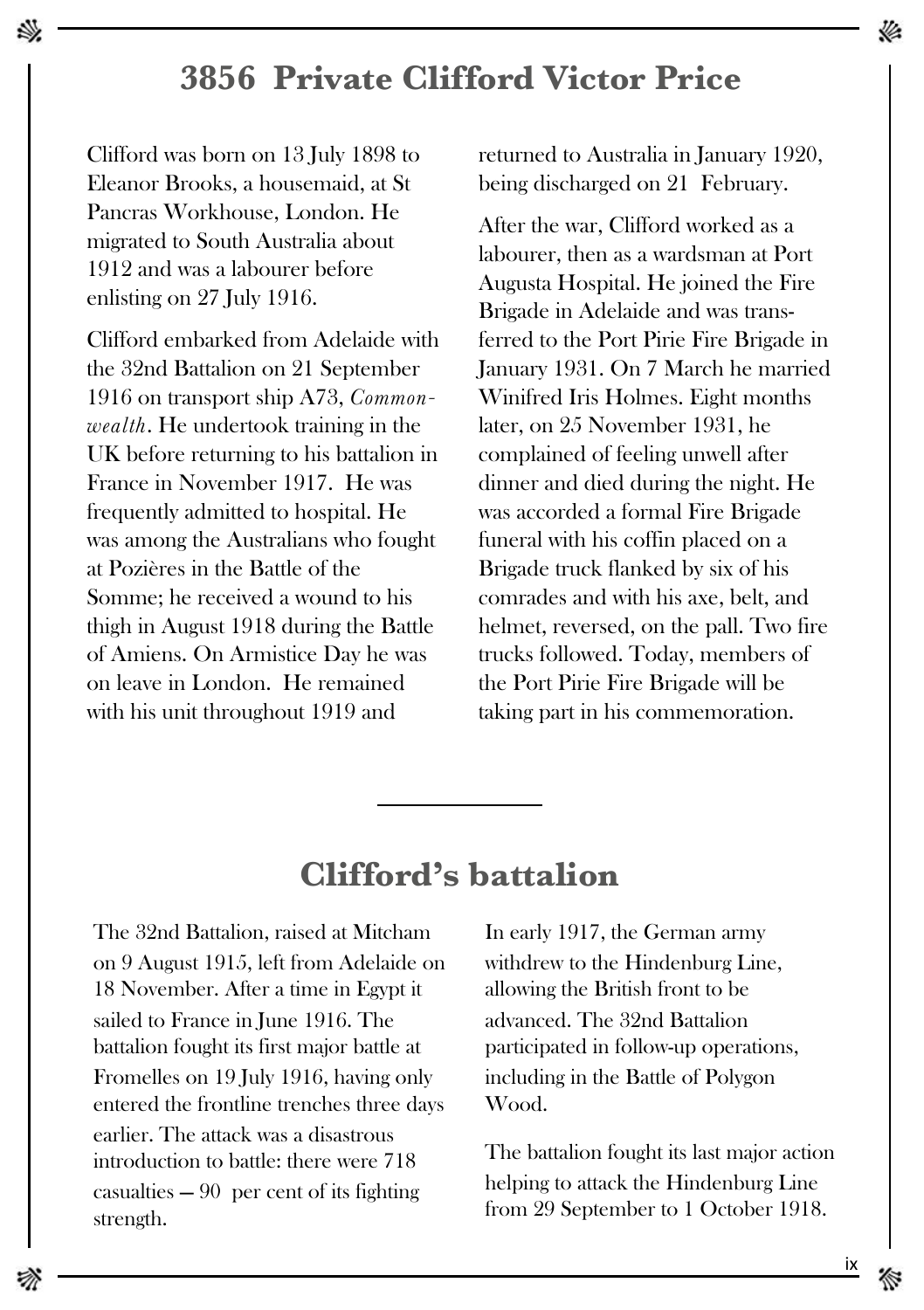#### **551 Private Leslie Thomas Simpson, MM**

Leslie was born on 15 August 1882 in Port Pirie to Thomas Simpson and Mary, née Leviton. He was a labourer before he enlisted on 5 September 1914 at Morphettville. He embarked from Hobart on 20 October 1914 on transport ship A2, *Geelong*.

Leslie served with the 12th Infantry Battalion and saw action in France and Belgium. He was wounded in action on 20 September 1917 and 1 June 1918.

During the second Battle of Bullecourt in May 1917, Leslie was awarded the Military Medal for bravery in the field, together with a comrade, while on stretcher-bearer duties. The citation read:

"On 4th to 8th May 1917 in operations east of Bullecourt, as stretcher bearers were untiring in attending to wounded men and carrying them back to RAP (Regimental Aid Post) under intense fire. On one occasion when in the front line they picked up rifles and displayed great gallantry in repelling a counterattack, preventing a number of wounded being captured."

Leslie was discharged on 31 January 1919 in Australia. His brother, Albert Simpson, also returned after serving with the 9th Light Horse Infantry from 30 November 1914.

Leslie never married. He died on 27 June 1928.

X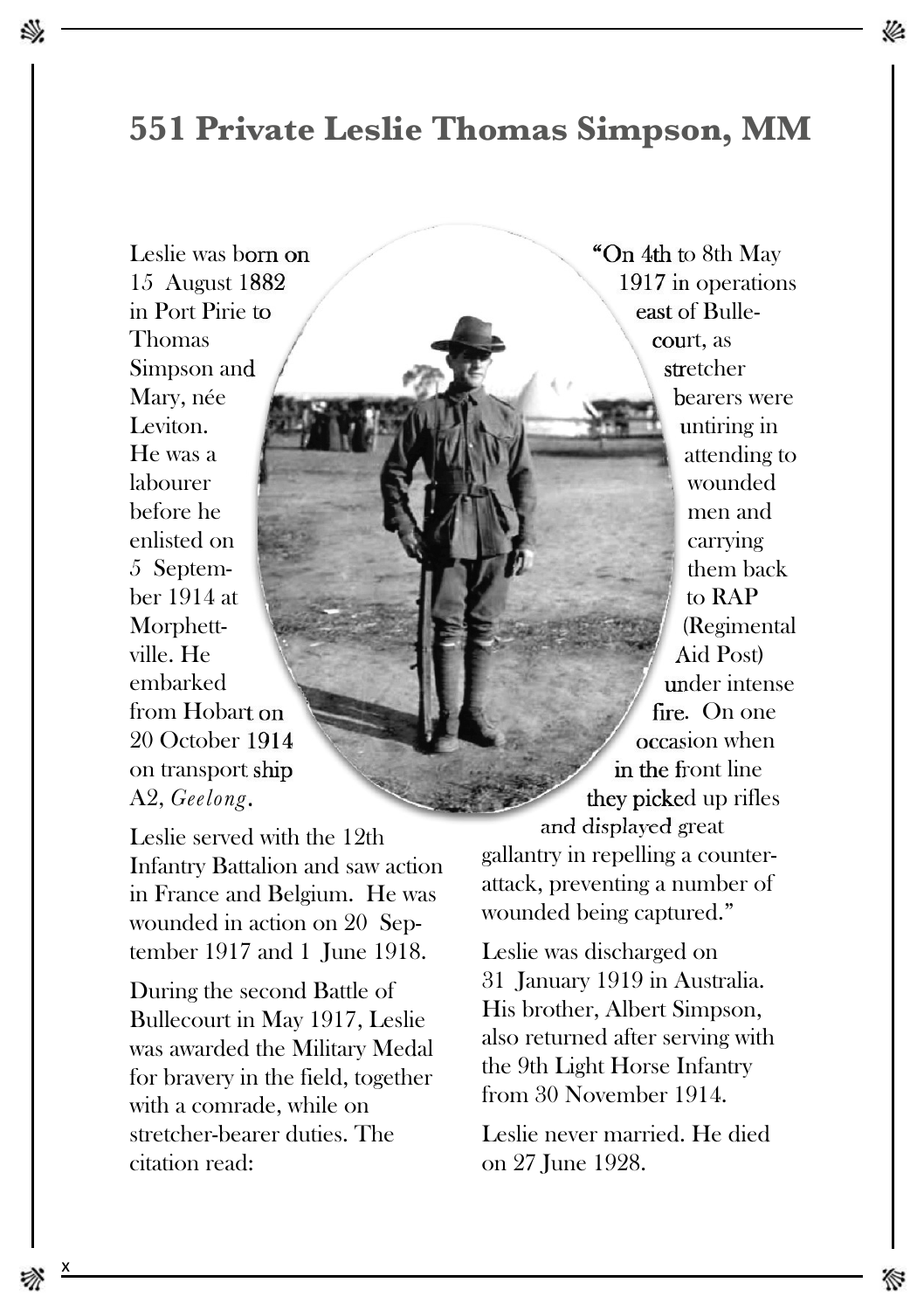#### **Leslie's battalion**

The 12th Battalion was among the first infantry units raised for the AIF; a quarter were recruited in South Australia, including from the Port Pirie region. With the 9th, 10th and 11th Battalions it formed the 3rd Brigade, 1st Australian Division.

The battalion was raised within three weeks of the declaration of war in August 1914 and embarked two months later, arriving in Egypt in December. The 3rd Brigade was the covering force for the ANZAC landing on 25 April 1915 and so was the first ashore at about 4:30 am. It was heavily involved in establishing and defending the front line and in August contributed two companies to the attack on Lone Pine.

In March 1916, the battalion sailed for France and the Western Front. From then until 1918 it participated in sustained trench warfare. The battalion's first major action in France was at Pozières in the Somme valley in July. After Pozières, the battalion fought at Ypres in Flanders before returning to the Somme for winter.

In 1917 the 12th Battalion took part in the brief advance that followed the German Army's retreat to the Hindenburg Line. The battalion later returned to Belgium to take part in the major British offensive of that year, the Third Battle of Ypres.

In May 1917 during the second Battle for Bullecourt, the 2nd Australian Division attacked and despite heavy machine gun fire and shelling, the Australian soldiers got into the German trenches and fought off counter attacks. The 1st Division then relieved the 2nd, and soon the 5th Division took its turn. In a little over a week the enemy gave up the area; it had cost Australia 7,000 dead and wounded to advance the line only a kilometre.

In March and April 1918 the battalion helped to stop the German spring offensive, and later participated in the great Allied offensive of 1918, fighting near Amiens on 8 August 1918. This advance by British and Empire troops was the greatest success in a single day on the Western Front. The battalion continued operations until late Septem-ber 1918.

In total, the 12th Battalion was awarded 247 honours and awards for service in the field, including two Victoria Crosses. In all, 1135 men of the battalion were killed in action and 2422 were wounded.

xi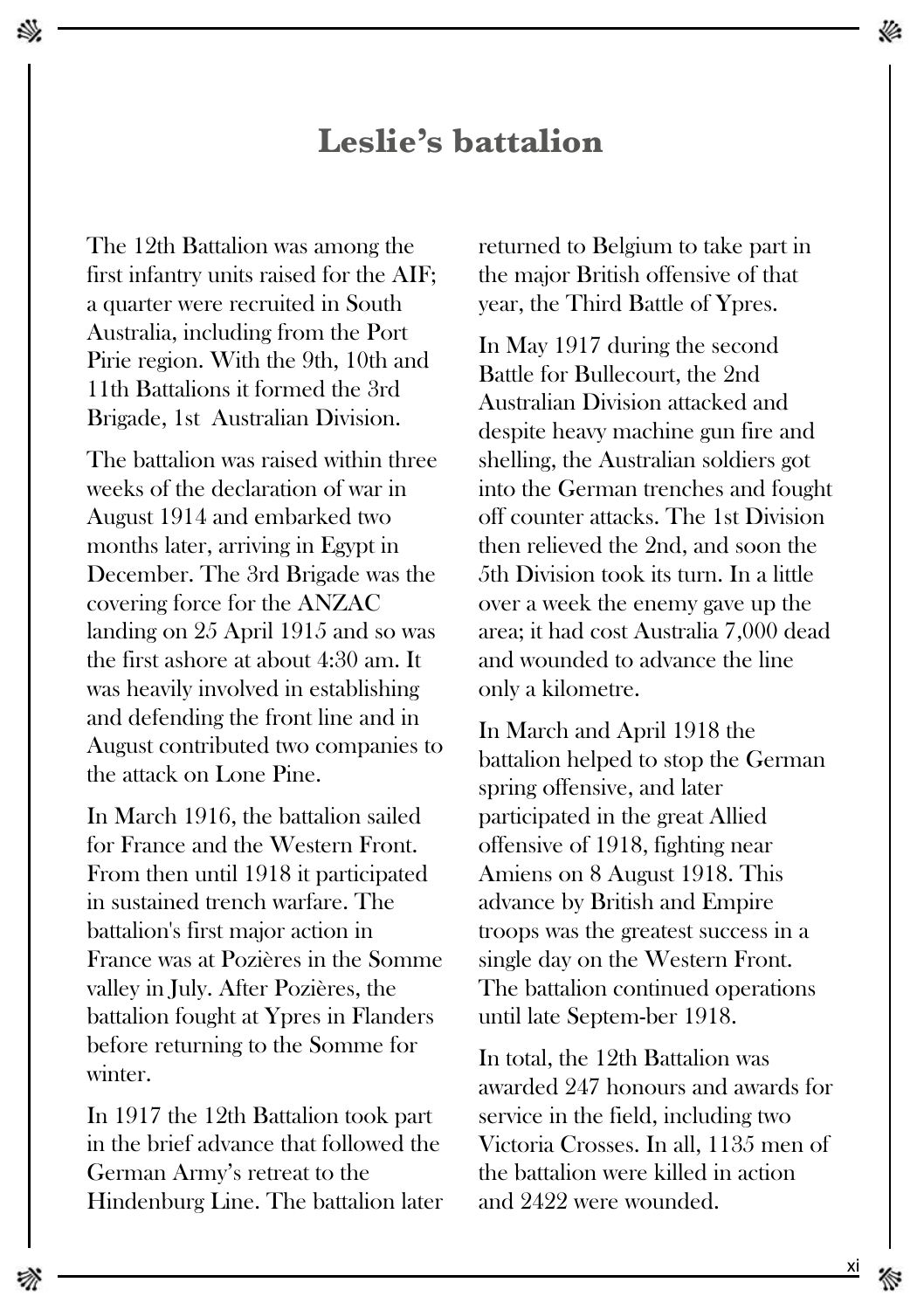### **1982 Private Albert Julius Sjostrom**

Albert was born on 21 August 1888 in Port Pirie to Carl Richard Sjostrom and widow Mary Jane Henningsen, née Tiernay. Mary died when their youngest child was two; Carl died five years later. The eldest boy, Ted, is believed to have raised his five brothers and a sister. All the brothers were close; they all enlisted for service and all survived.

Albert was a labourer before enlisting on 19 May 1915 at Keswick. He left Australia on 26 August 1915 on the transport ship, *Morea*. He served with the 27th Infantry Battalion and saw

action in Gallipoli, France and Belgium. His campaign medals were the 1914–15 Star, British War Medal, and the Victory Medal. He was discharged on 5 June 1919.

After the war, Albert worked at the smelters in Port Pirie as a labourer. Never married, he lived in Florence Street at a boarding house. He was often hospitalised, including for three years in the surgical ward.

Albert died on 8 June 1952. His family members are with us today to commemorate him.

## **Albert's battalion**

The 32nd Battalion was raised at Mitcham on 9 August 1915. Two companies were raised from South Australian enlistees; two companies were formed in Western Australia, joining the battalion in September. The battalion left from Adelaide on 18 November.

In Egypt, the battalion became part of the newly raised 5th Australian Division, sailing to France in June 1916. The battalion fought its first major battle at Fromelles on 19 July 1916, having only entered the frontline trenches three days earlier. The attack was a disastrous introduction to battle: there were 718 casualties, almost 75 per cent of the battalion's total strength but closer to

90 per cent of its actual fighting strength.

In early 1917, the German Army withdrew to the Hindenburg Line, allowing the British front to be advanced. The 32nd Battalion participated in follow-up operations; it fought with distinction in 1917 in the Battle of Polygon Wood.

The battalion fought its last major action of the war between 29 September and 1 October, when the 5th and 3rd Australian Divisions and two United States divisions attacked the Hindenburg Line across the top of the six-kilometrelong St Quentin Canal tunnel, which had been a major obstacle in the German defence.

xii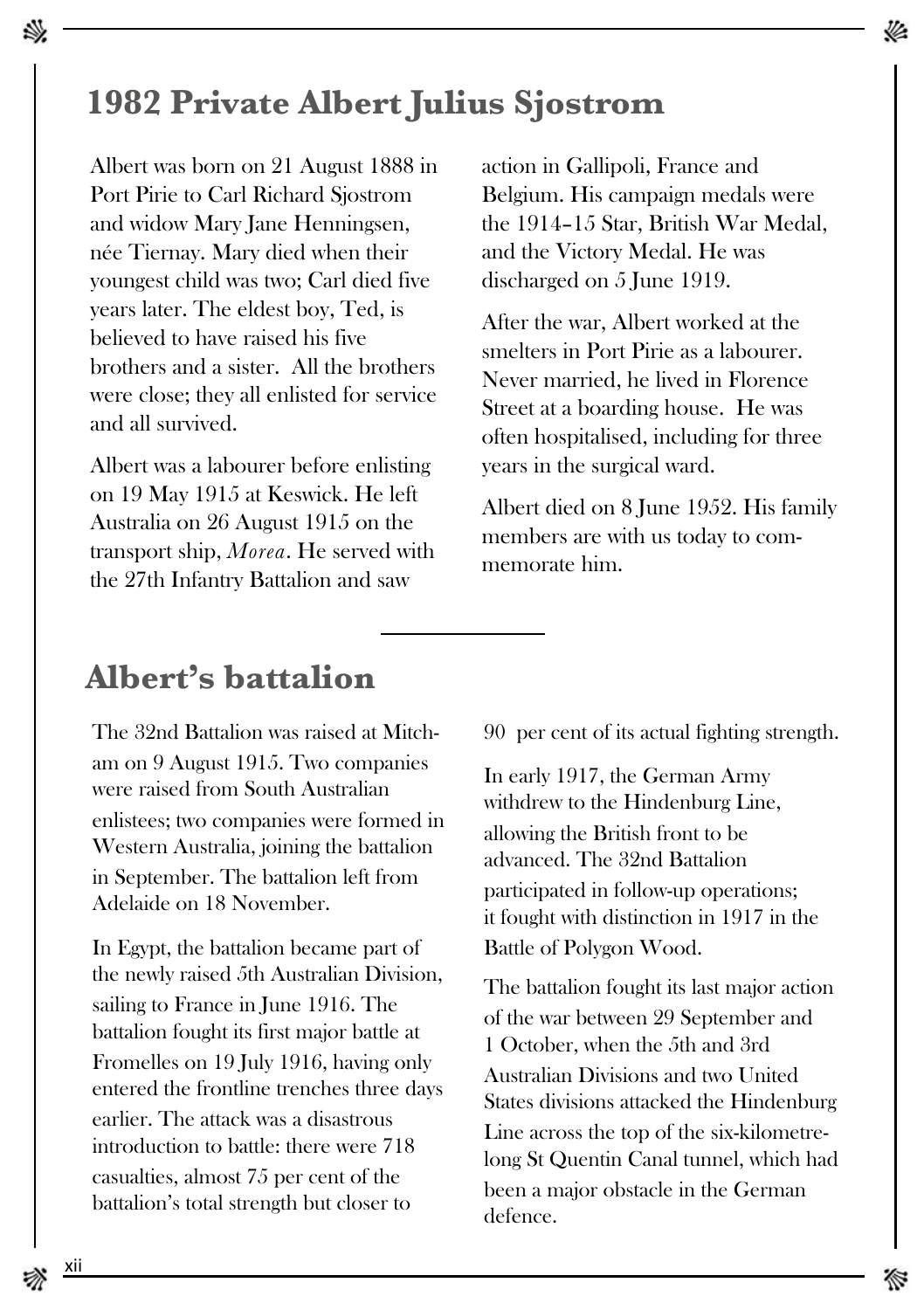### **Acknowledgements**

The volunteers of The Headstone Project South Australia hugely appreciate the help and encouragement given by many people and organisations. Without that support, today's dedication could not have taken place.

We specially acknowledge and thank the following:

The Hon. Steven Marshall, Premier of South Australia, for three years of invaluable seed funding to allow us to move from ideas to action.

Mr Bob Manton, Director, Veterans SA

Commonwealth Department of Veterans' Affairs

The Hon. Terry Stephens, MLC

SA Department for Correctional Services

Port Pirie Regional Council

Members of the RSL Sub Branch, Port Pirie

414 Army Cadet Unit

The Recorder, Australian Community Media & Printing

Bunnings Warehouse

Adelaide Cemeteries Authority

Sika Australia Limited

Adelaide Brighton Cement Limited

Auburn-Clare RSL Sub-Branch

News Corporation: The Sunday Mail

Australian Broadcasting Corporation

Allan Todd

Northern Memorials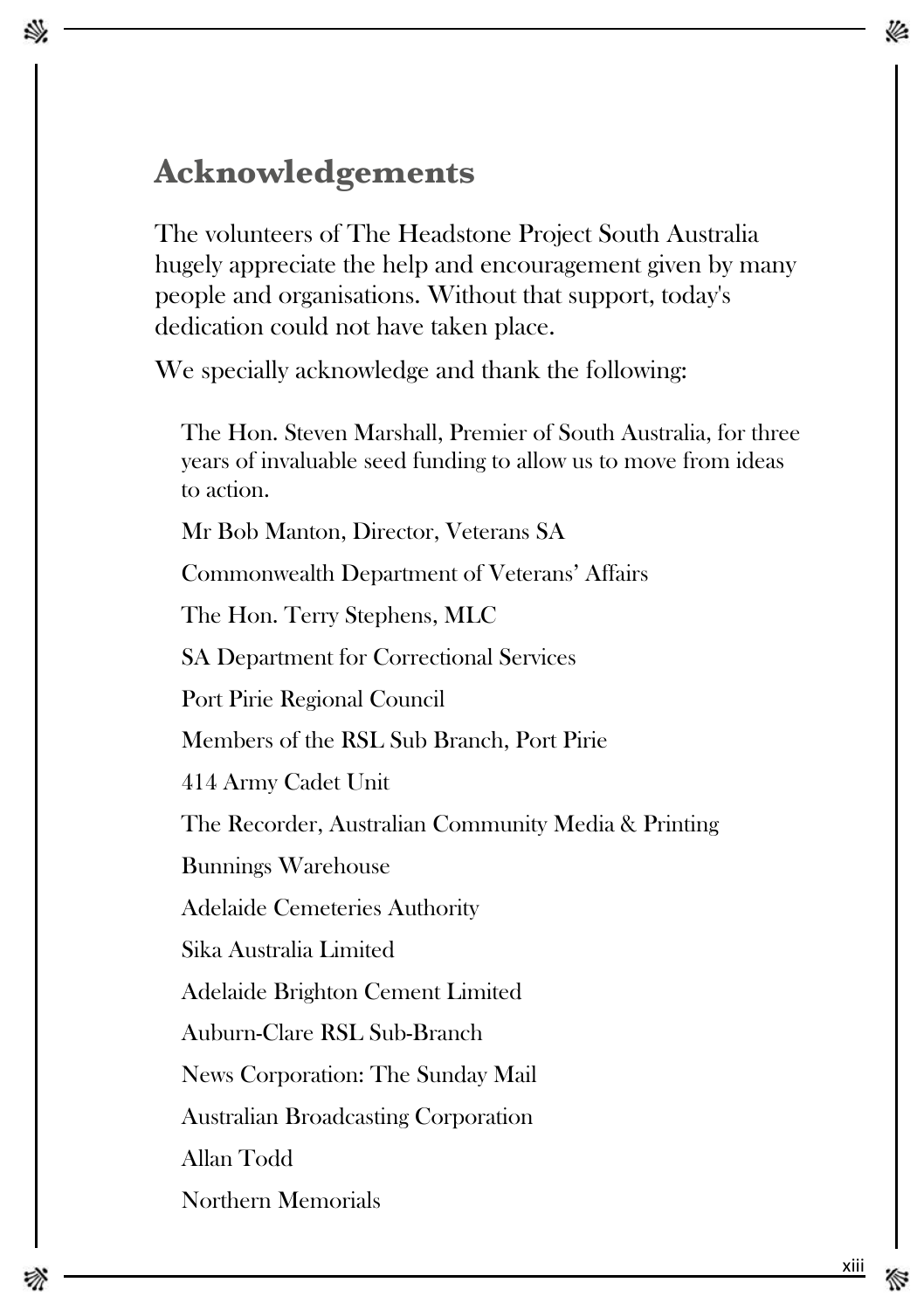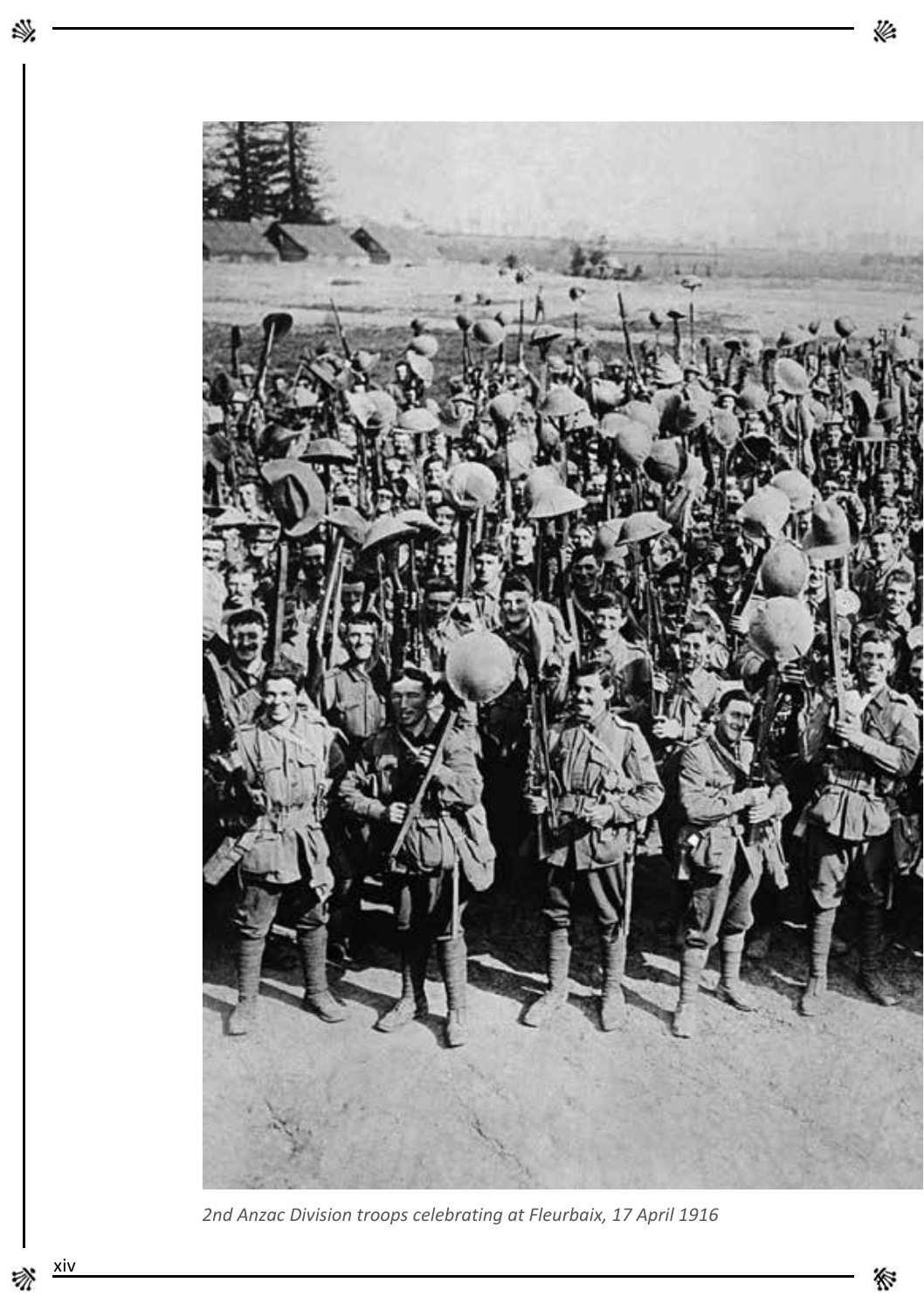

 $\odot$  Imperial War Museum - IWM Q576. Reproduced under licence.